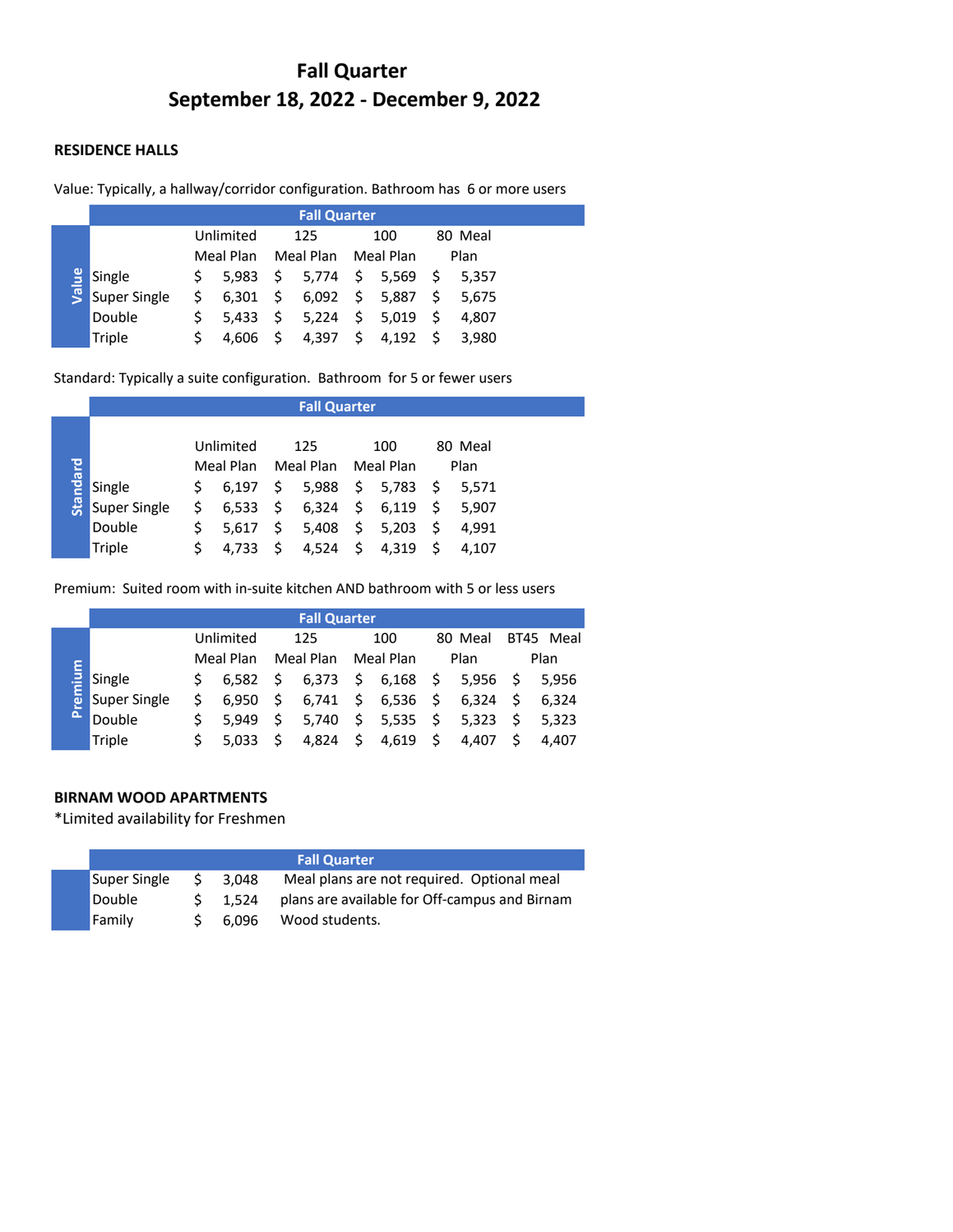# **Winter Quarter January 01 , 2023 - March 17, 2023**

### **RESIDENCE HALLS**

### Value: Typically, a hallway/corridor configuration. Bathroom has 6 or more users

|       |                     | <b>Winter Quarter</b> |           |                     |                    |     |                            |      |         |  |  |
|-------|---------------------|-----------------------|-----------|---------------------|--------------------|-----|----------------------------|------|---------|--|--|
|       |                     |                       | Unlimited |                     | 125                | 100 | Meal                       |      | 80 Meal |  |  |
|       |                     |                       | Meal Plan |                     | Meal Plan          |     | Plan                       |      | Plan    |  |  |
| Value | Single              | S.                    |           |                     |                    |     | 5,196 \$ 5,014 \$ 4,836 \$ |      | 4.653   |  |  |
|       | <b>Super Single</b> | S.                    |           |                     | $5,472 \div 5,290$ |     | \$5,112                    | - \$ | 4.929   |  |  |
|       | Double              |                       | 4.718     | $\ddot{\mathsf{S}}$ | 4,536 \$           |     | 4.358                      | -S   | 4.175   |  |  |
|       | Triple              |                       | 4.000     |                     | 3,818              |     | \$3,640                    |      | 3.457   |  |  |

Standard: Typically a suite configuration. Bathroom for 5 or fewer users

|          |              | <b>Winter Quarter</b> |           |    |                   |      |                                            |  |         |  |  |
|----------|--------------|-----------------------|-----------|----|-------------------|------|--------------------------------------------|--|---------|--|--|
|          |              |                       | Unlimited |    | 125               | 100  | Meal                                       |  | 80 Meal |  |  |
|          |              |                       | Meal Plan |    | Meal Plan         | Plan |                                            |  | Plan    |  |  |
| Standard | Single       | S.                    |           |    |                   |      | $5,381 \quad $5,199 \quad $5,021 \quad $5$ |  | 4.838   |  |  |
|          | Super Single | \$                    |           |    |                   |      | 5,673 \$ 5,491 \$ 5,313 \$ 5,130           |  |         |  |  |
|          | Double       |                       | 4.878     | \$ |                   |      | 4,696 \$ 4,518 \$                          |  | 4.335   |  |  |
|          | Triple       |                       | 4.111     |    | $$3,929$ $$3,751$ |      |                                            |  | \$3.568 |  |  |

Premium: Suited room with in-suite kitchen AND bathroom with 5 or less users

|        | <b>Winter Quarter</b> |           |       |                     |           |                     |                                               |                      |         |      |           |  |
|--------|-----------------------|-----------|-------|---------------------|-----------|---------------------|-----------------------------------------------|----------------------|---------|------|-----------|--|
|        |                       | Unlimited |       |                     | 125       |                     | Meal<br>100                                   |                      | 80 Meal |      | BT45 Meal |  |
|        | Meal Plan             |           |       |                     | Meal Plan |                     | Plan                                          |                      | Plan    | Plan |           |  |
| remium | Single                |           | 5.716 | -S                  |           |                     | 5,534 \$ 5,356 \$ 5,173                       |                      |         | - \$ | 5.173     |  |
|        | Super Single          |           | 6.035 | $\ddot{\mathsf{s}}$ |           |                     | 5,853 $\frac{1}{5}$ 5,675 $\frac{1}{5}$ 5,492 |                      |         | S.   | 5.492     |  |
| Δ      | Double                |           | 5.166 | -S                  | 4.984     | $\ddot{\mathsf{s}}$ | 4,806                                         | $\ddot{\phantom{1}}$ | 4.623   | S.   | 4.623     |  |
|        | Triple                |           | 4.370 |                     | 4,188     | $\frac{1}{2}$       | 4,010                                         | - \$                 | 3,827   |      | 3.827     |  |

## **BIRNAM WOOD APARTMENTS**

\*Limited availability for Freshmen

|              |    |       | Winter Quarter - January 09, 2022 - March 25, 2022 |
|--------------|----|-------|----------------------------------------------------|
| Super Single | S. | 3.048 | Meal plans are not required. Optional meal         |
| Double       |    | 1.524 | plans are available for Off-campus and Birnam      |
| Family       |    | 6.096 | Wood students.                                     |